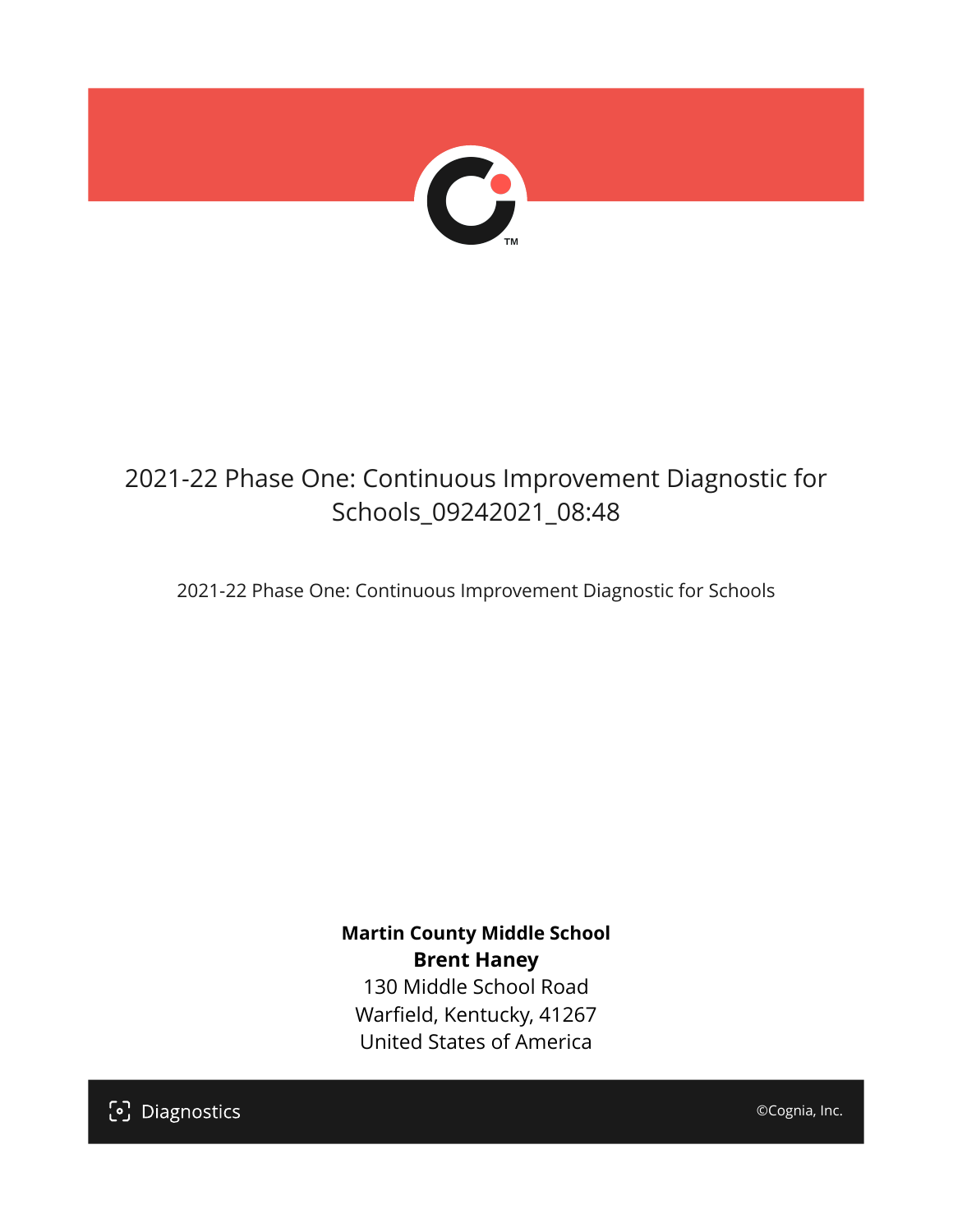2021-22 Phase One: Continuous Improvement Diagnostic for Schools - 2021-22 Phase One: Continuous Improvement Diagnostic for

Schools\_09242021\_08:48 - Generated on 01/11/2022

Martin County Middle School

# **Table of Contents**

[2021-22 Phase One: Continuous Improvement Diagnostic for Schools](#page-2-0)[3](#page-2-0)<br>...........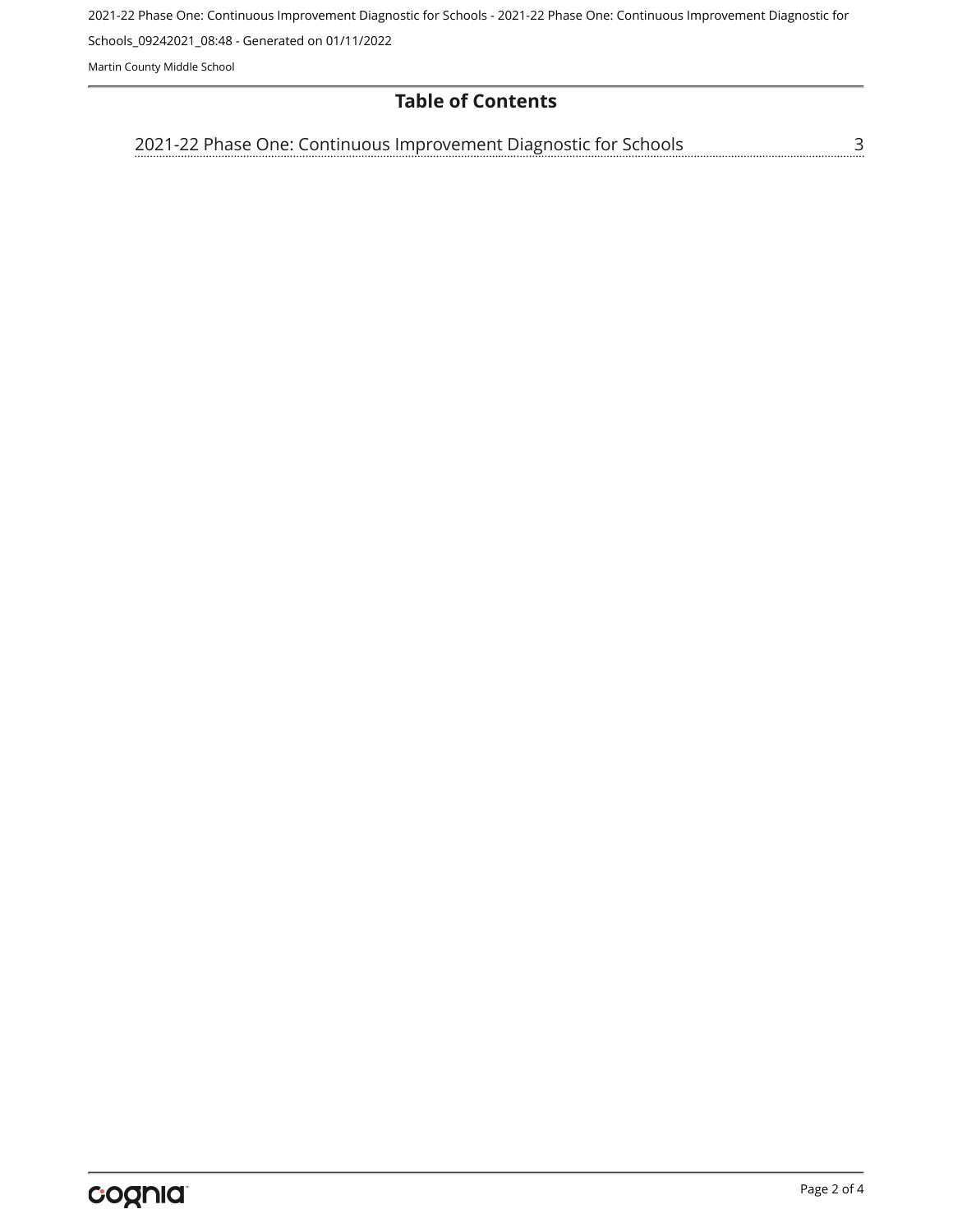2021-22 Phase One: Continuous Improvement Diagnostic for Schools - 2021-22 Phase One: Continuous Improvement Diagnostic for Schools\_09242021\_08:48 - Generated on 01/11/2022 Martin County Middle School

# <span id="page-2-0"></span>**2021-22 Phase One: Continuous Improvement Diagnostic for Schools**

The **Comprehensive School Improvement Plan or CSIP** is defined as a *plan developed by the school council, or successor, and charter schools with the input of parents, faculty, and staff, based on a review of relevant data that includes targets, strategies, activities, and a time schedule to support student achievement and student growth, and to eliminate gaps among groups of students.*

The comprehensive school and district improvement plan process is outlined in 703 KAR 5:225. The requirements included in the administrative regulation are key components of the continuous improvement process in Kentucky and ultimately fulfillment of school, district, and state goals under the Kentucky State Plan as required by the Every Student Succeeds Act (ESSA).

While the regulation outlines a timeline for compliance purposes, the plan itself is a strategic and proven approach to improve processes and to ensure students achieve. The timeline for the school's 2021-22 diagnostics is as follows:

#### **Phase One: August 1 - October 1**

• Continuous Improvement Diagnostic for Schools

# **Phase Two: October 1 - November 1**

- The Needs Assessment for Schools
- School Assurances
- School Safety Report

# **Phase Three: November 1 - January 1**

- Comprehensive School Improvement Plan
- Executive Summary for Schools
- Professional Development Plan for Schools

# **Phase Four: January 1 - December 31**

• Progress Monitoring

*As principal of the school, I hereby commit to implementing continuous improvement processes with fidelity to support student achievement and student growth and to eliminate achievement gaps among groups of students. I also assure that the comprehensive school improvement plan is developed by the school council, (where applicable) with the input of parents, faculty, and staff.*